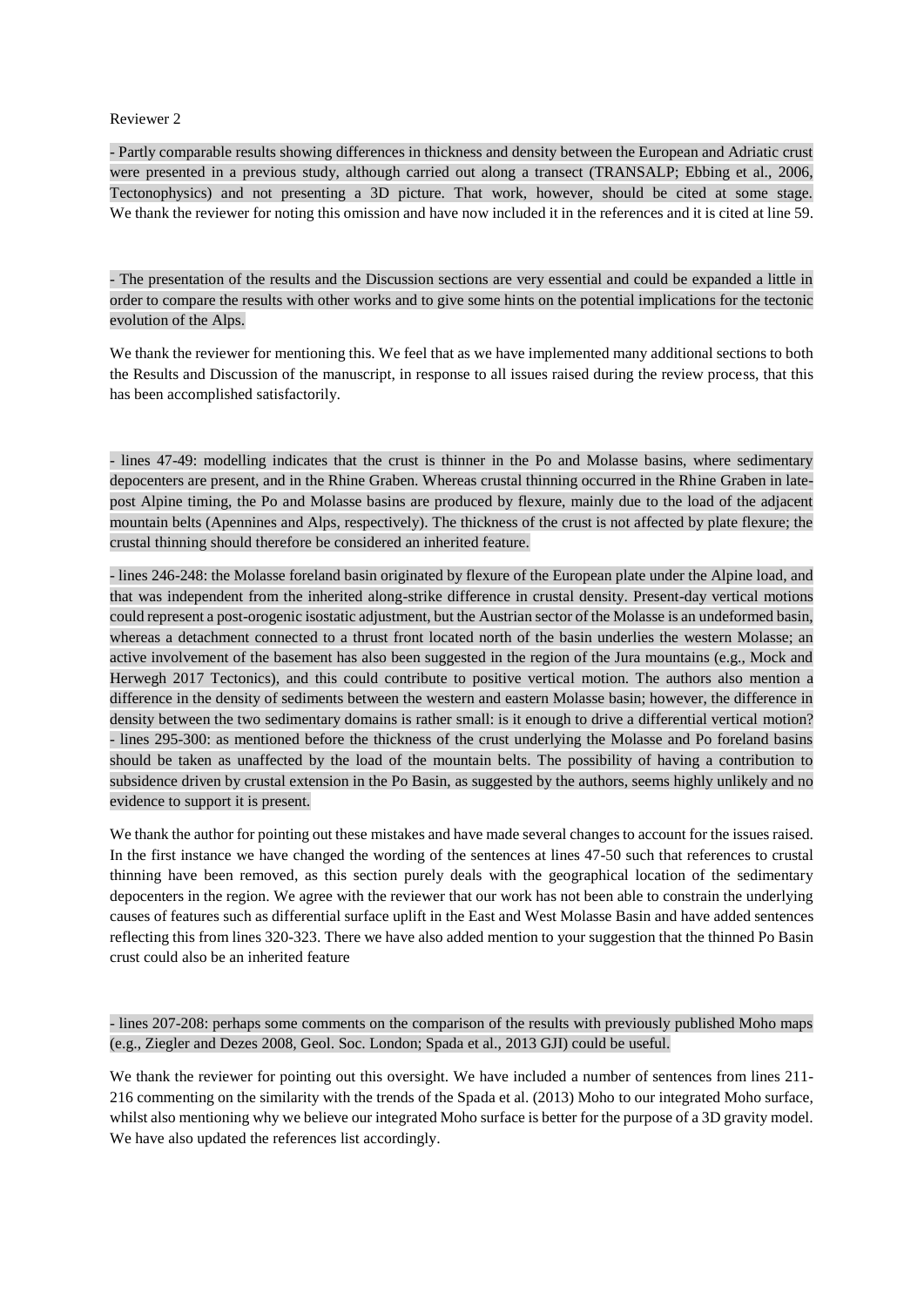- lines 217-219: interestingly the two areas of negative residual anomaly in Fig. 6b seem to have some geological relationships. The western one partly follows the Ivrea zone, and the eastern one is over a basement high that existed since Late Permian-Triassic (see Masetti et al., 2012 AAPG). Perhaps the authors have some comments on this fact, that doesn't look random.

We thank the reviewer for pointing out this omission. Indeed we had previously identified the source of these anomalies but neglected to include them in the manuscript. The anomalies are coming from Moho depths that are slightly too high, however as we have fixed surfaces during the modelling work and the anomaly was not coming from crustal densities we deemed it appropriate not to account for them in changes to density in the model. We have explained as such in additional sentences from lines 225- 230.

- lines 231-235: the average density of the crust result from the integration of a column of rocks where different units are stacked one on top of the other; the domains cropping out at surface not always continue at depth, as illustrated in many of the geological cross sections across the Alps (e.g., Schmid et al 2004). The relationship between average density distribution and tectonic domains may not always be straightforward, and this should betaken into account.

We thank the reviewer for their points here that we had not addressed the inaccuracies of constraining the horizontal boundaries of these features due to tectonic features at the surface not occupying the same location as their expression at depth. To address this we have added a new paragraph in the Discussion at lines 273-279, explaining that the density domains of the gravity model define a bulk density for different regions of the model and often correlate to tectonic features at the surface. Additionally, we now stress that caution should be exercised if trying to link the exact location of domain boundaries to features at the surface.

- lines 250-251: the distribution of earthquakes with M>6 and max. horizontal strain is rather limited spatially. They are mostly located at the thrust front of the Southern Alps which represents the active southern boundary of the Alps, as also supported by focal mechanisms (see Serpelloni et al., 2006). The difference in average crustal density observed in the model is expected at such plate boundary. The other few and sparse earthquakes are not very indicative of dynamics at crustal boundaries and likely reflect different tectonic regimes: the earthquake next to BLF is likely related to the Rhine Graben, whereas those in the Swiss Alps reflect a regional trend of extension/strikeslip that characterizes the highest regions of the central Alps, irrespective of tectonic domains.

- Lines 289-290: see also Serpelloni et al 2016 Tectonophysics for distribution of seismicity in central-eastern Alps: crustal seismicity seems to follow the major faults driving the eastward escape of the Eastern Alps .

- lines 282-285: the "boundaries" between different crustal "blocks" is a likely place for the occurrence intraplate earthquakes, that tend to follow pre-existing weakness zones. In the presence of an active plate boundary, like the Alps, the link between different blocks and seismicity is less obvious, as there are plate interfaces, and faults originated by the collisional process are abundant, and often seismically active (e.g., Serpelloni et al., 2016).

- Lines 306-307: see also Serpelloni et al 2016 Tectonophysics for distribution of horizontal velocity and strain rates in central-eastern Alps: the motion of Adria seems mostly accommodated by deformation at the thrust front of the Southern Alps.

We agree with the reviewer here on multiple points. That the large earthquakes away from the plate boundaries likely reflect different tectonic regimes and that the boundaries between different crustal blocks is a likely place for intraplate earthquakes. We have included Serpelloni et al. (2016) as a reference and added some additional points from that work to strengthen our discussion further. We added to the sentence at Line 259 to make it clearer that seismicity is primarily expected at major plate boundaries. And we also added multiple sentences to the paragraph from line 298, that also deals with why we used the sparse M>6 large earthquake dataset. As we only have the ability to describe density contrasts at a coarse resolution in the crust we felt it suitable. As mentioned before we do not have the ability to provide causal relationships from the correlation with earthquakes, hence we don't use a high resolution dataset. And we also lack the ability to provide causes for noted correlations as this will be interrogated in future works as is pointed out in the manuscript from line 364-369.